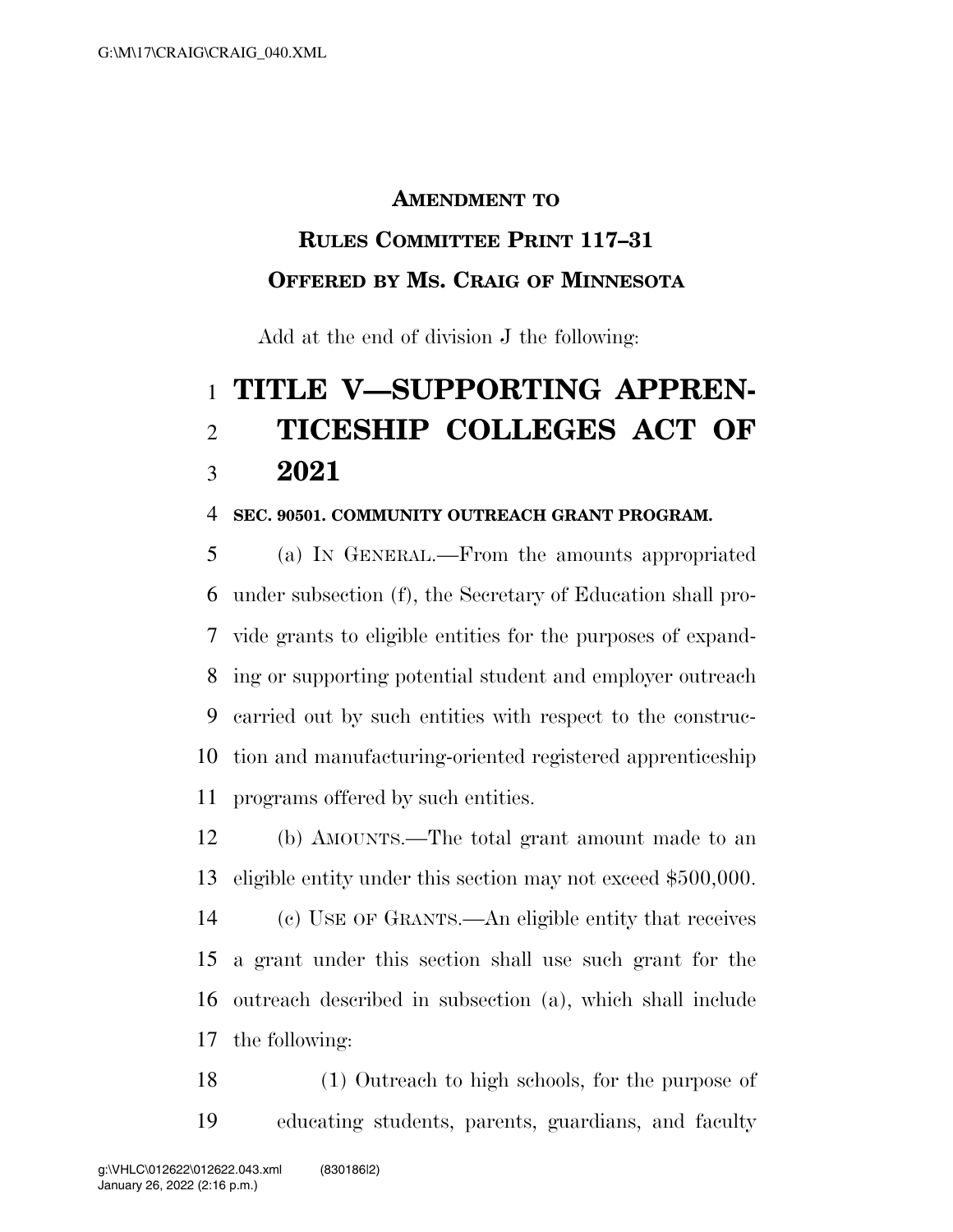| $\mathbf{1}$   | on the benefits of enrolling in the construction and         |
|----------------|--------------------------------------------------------------|
| $\overline{c}$ | manufacturing-oriented registered apprenticeship             |
| 3              | program offered by the eligible entity.                      |
| $\overline{4}$ | (2) Outreach to local businesses and other po-               |
| 5              | tential employers for the purpose of educating such          |
| 6              | employers on the benefits of hiring graduates of             |
| $\tau$         | such program, which shall—                                   |
| 8              | (A) primarily target relationship building                   |
| 9              | with potential employers in rural, exurban, and              |
| 10             | suburban areas; and                                          |
| 11             | (B) seek to maximize the number of stu-                      |
| 12             | dents who work in such areas after completing                |
| 13             | such program.                                                |
| 14             | (3) Outreach to local workforce development                  |
| 15             | boards for the purpose of reaching nontraditional            |
| 16             | student populations and prioritizing local needs.            |
| 17             | (d) APPLICATION REQUIREMENTS.—An eligible enti-              |
| 18             | ty seeking a grant under this section shall submit an appli- |
| 19             | cation to the Secretary at such time, in such manner, and    |
| 20             | containing such information as the Secretary may require.    |
| 21             | (e) PRIORITY.—In awarding grants under this sec-             |
| 22             | tion, the Secretary shall give priority to eligible entities |
| 23             | that demonstrate outreach efforts targeted at increasing     |
| 24             | program enrollment for rural, first generation, minority,    |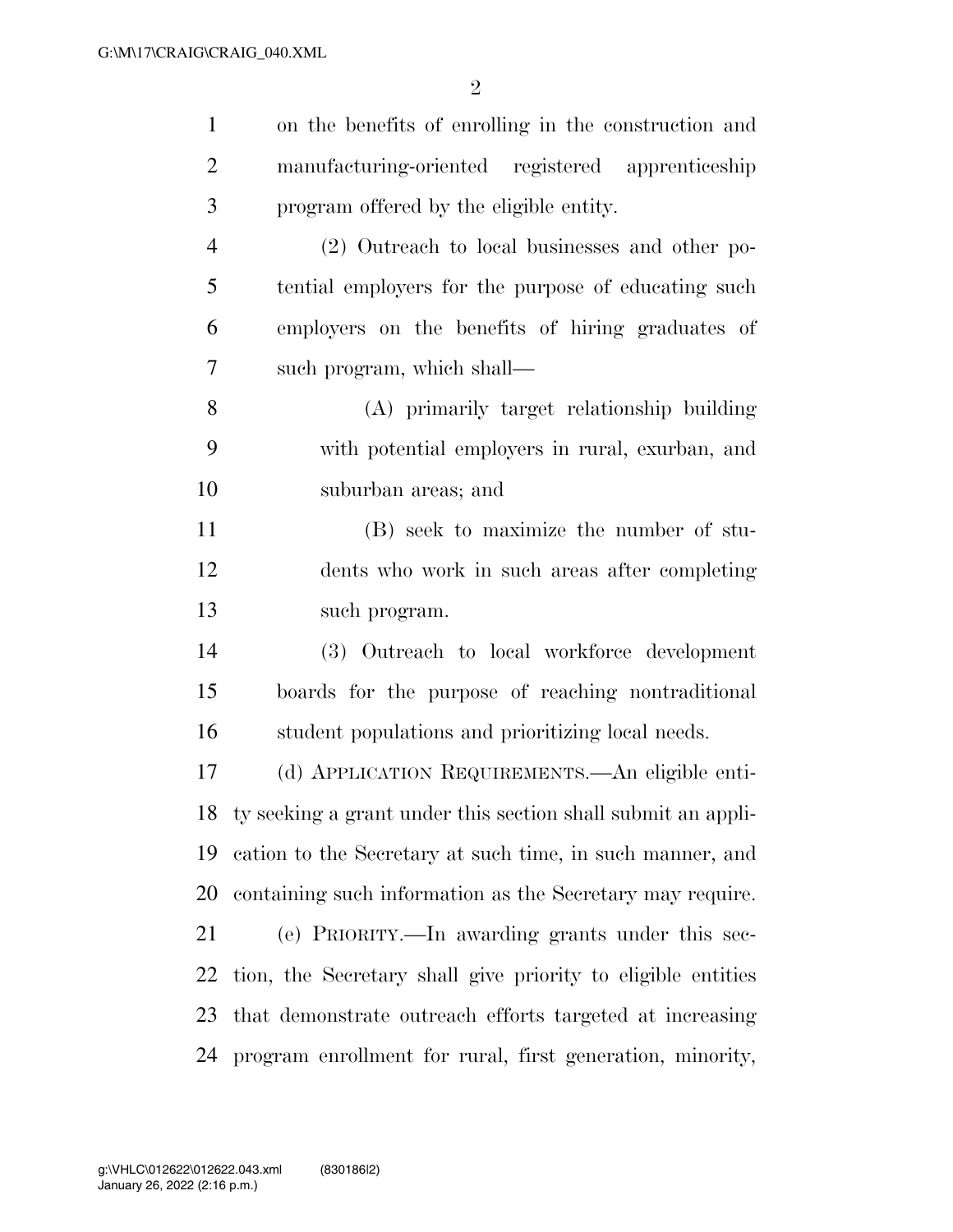and nontraditional students, or other students from underrepresented population.

 (f) AUTHORIZATION OF APPROPRIATIONS.—There are authorized to be appropriated \$5,000,000 to carry out this section for each of the fiscal years 2022 through 2026.

## **SEC. 90502. STUDENT SUPPORT GRANT PROGRAM FOR EX-PANDED ACADEMIC ADVISING.**

 (a) IN GENERAL.—From the amounts appropriated under subsection (g), the Secretary of Education shall pro- vide grants to eligible entities for the activities described in subsection (d).

 (b) AMOUNTS.—The total grant amount made to an eligible entity under this section may not exceed \$500,000. (c) MULTIPLE GRANTS PERMITTED.—An eligible en-tity may receive a grant under this section and section

90501.

18 (d) USE OF GRANTS.—

 (1) IN GENERAL.—An eligible entity that re- ceives a grant under this section shall use such grant for advising and support services to enrollees of construction and manufacturing-oriented reg- istered apprenticeship programs offered by such en- tity to increase retention and persistence for stu-dents.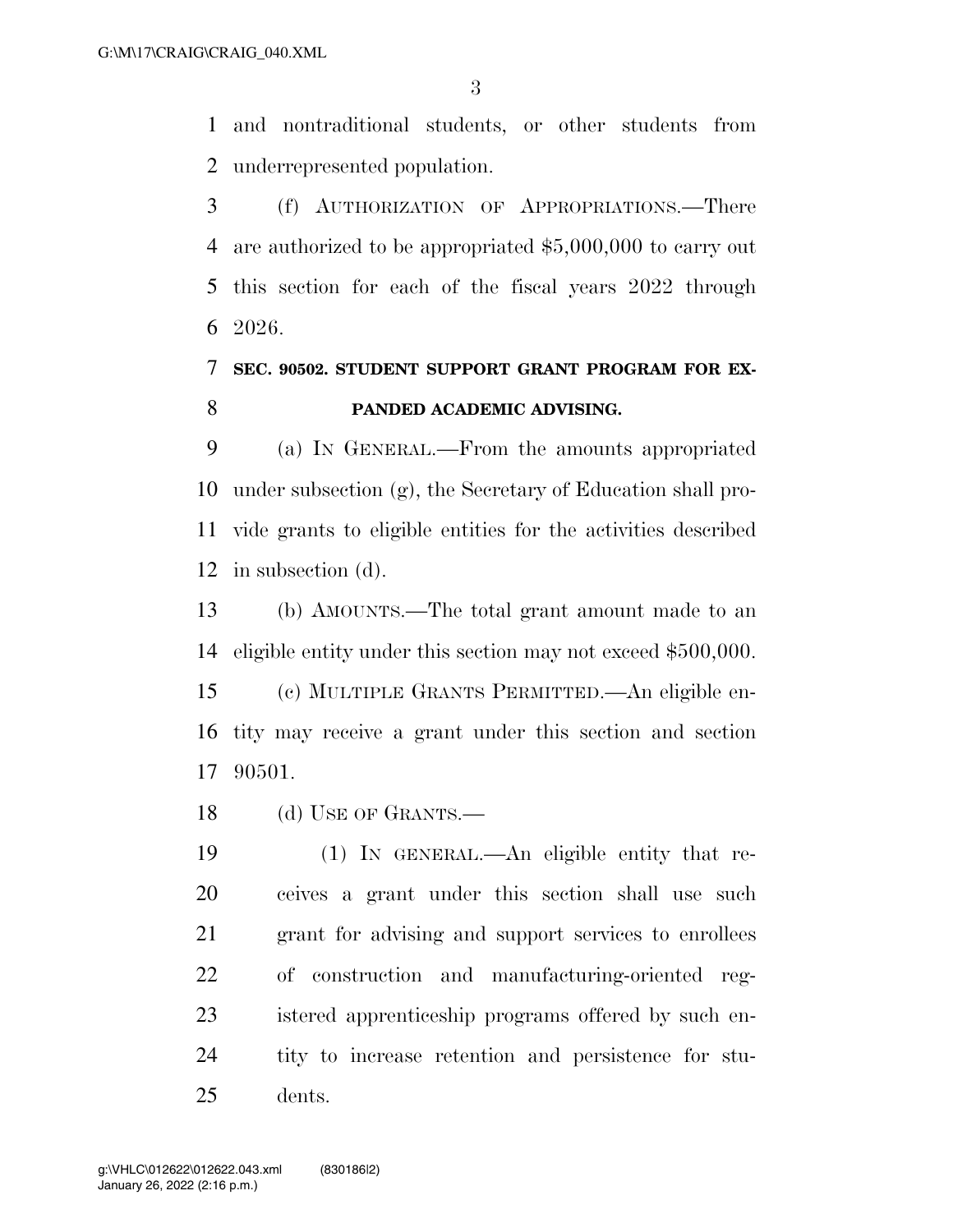| $\mathbf{1}$   | (2) REQUIREMENTS.—Such advising and sup-         |
|----------------|--------------------------------------------------|
| $\overline{2}$ | port services shall include the following:       |
| 3              | (A) Expanding academic advising<br>pro-          |
| $\overline{4}$ | grams that provide services to students, includ- |
| 5              | ing the following:                               |
| 6              | (i) Career advising and professional             |
| 7              | development.                                     |
| 8              | (ii) Support for English as a second             |
| 9              | language students.                               |
| 10             | (iii) Information and resource sys-              |
| 11             | tems.                                            |
| 12             | (iv) Mentoring systems.                          |
| 13             | (v) Other such programs.                         |
| 14             | (B) Expanding student support programs           |
| 15             | that provide services to students, including the |
| 16             | following:                                       |
| 17             | (i) Health and family-related services,          |
| 18             | including substance abuse disorder and           |
| 19             | mental health counseling.                        |
| 20             | (ii) Support for first-generation stu-           |
| 21             | dents.                                           |
| 22             | (iii) Childeare support.                         |
| 23             | (iv) Other such programs.                        |
| 24             | (v) In the case of an eligible entity            |
| 25             | that is a construction and manufacturing-        |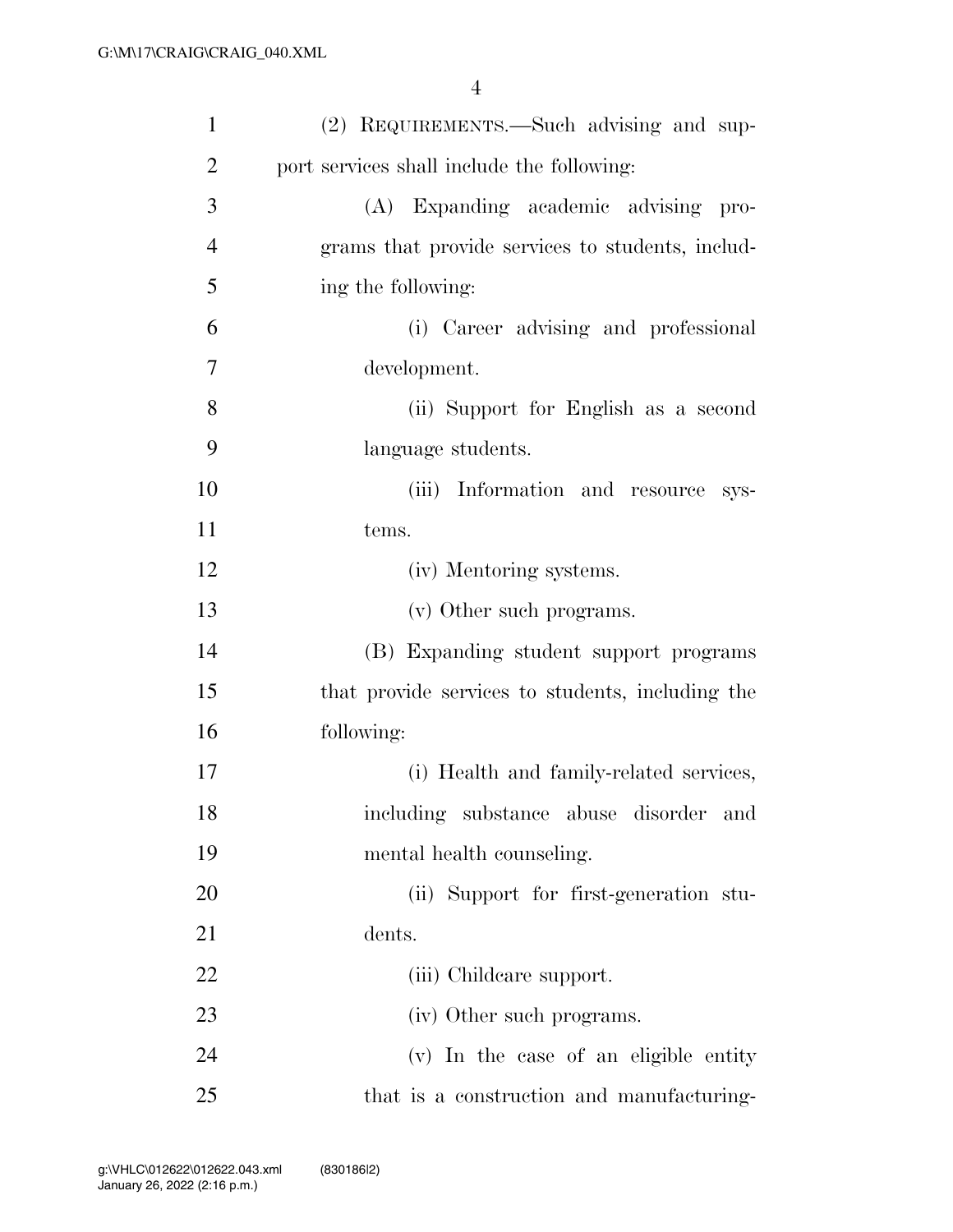| $\mathbf{1}$   | oriented registered apprenticeship<br>$\text{pro-}$          |
|----------------|--------------------------------------------------------------|
| $\overline{2}$ | gram, maintaining its accreditation by a                     |
| 3              | nationally recognized accrediting agency or                  |
| $\overline{4}$ | association recognized by the Secretary of                   |
| 5              | Education pursuant to part H of title IV                     |
| 6              | of the Higher Education Act of 1965 (20)                     |
| 7              | U.S.C. 1099a et seq.),                                       |
| 8              | (e) APPLICATION REQUIREMENTS.—An eligible enti-              |
| 9              | ty seeking a grant under this section shall submit an appli- |
| 10             | cation to the Secretary at such time, in such manner, and    |
| 11             | containing such information as the Secretary may require.    |
| 12             | $(f)$ REPORT.—                                               |
| 13             | (1) IN GENERAL.—An eligible entity that re-                  |
| 14             | ceives a grant under this section shall submit to the        |
| 15             | Secretary a report on—                                       |
| 16             | (A) the activities supported by the grant;                   |
| 17             | (B) the number of students participating                     |
| 18             | in the activities supported by the grant;                    |
| 19             | (C) any progress made in achieving the                       |
| 20             | goals of the program supported by the grant, in              |
| 21             | general, and measuring in particular—                        |
| 22             | (i) the effectiveness of the grant in ex-                    |
| 23             | panding overall enrollment and program                       |
| 24             | completion rates; and                                        |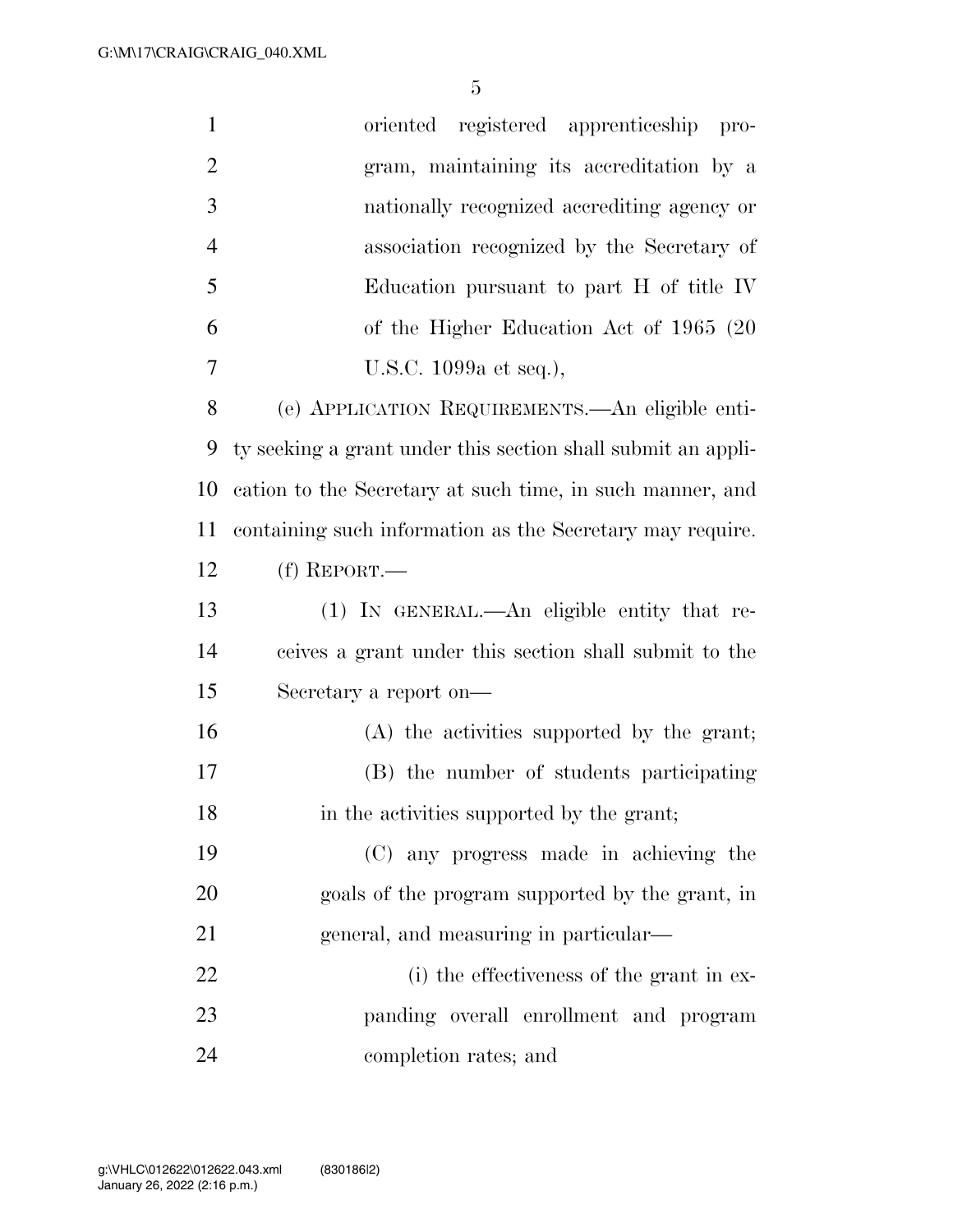| $\mathbf{1}$   | (ii) the effectiveness of the grant in                      |
|----------------|-------------------------------------------------------------|
| $\overline{2}$ | expanding enrollment and program comple-                    |
| 3              | tion rates for underrepresented popu-                       |
| $\overline{4}$ | lations; and                                                |
| 5              | (D) such other information as the Sec-                      |
| 6              | retary determines to be appropriate.                        |
| 7              | $(2)$ TIMELINE FOR SUBMISSION OF REPORT.—                   |
| 8              | The report under paragraph (1) shall be submitted           |
| 9              | to the Secretary not later than 180 days after the          |
| 10             | date on which the eligible entity concludes the activi-     |
| 11             | ties supported by the grant under this section.             |
| 12             | (g) AUTHORIZATION OF APPROPRIATIONS.—There                  |
| 13             | are authorized to be appropriated to carry out this section |
| 14             | $$5,000,000$ for each of the fiscal years 2022 through      |
| 15             | 2026.                                                       |
| 16             | SEC. 90503. DEFINITIONS.                                    |
| 17             | In this title:                                              |
| 18             | (1) CONSTRUCTION AND MANUFACTURING-ORI-                     |
| 19             | APPRENTICESHIP COLLEGE.—The<br>term<br><b>ENTED</b>         |
| 20             | "construction and manufacturing-oriented appren-            |
| 21             | ticeship college" means—                                    |
| 22             | (A) an institution of higher education that                 |
| 23             | is a sponsor of a construction and manufac-                 |
| 24             | turing-oriented registered apprenticeship pro-              |
| 25             | gram; or                                                    |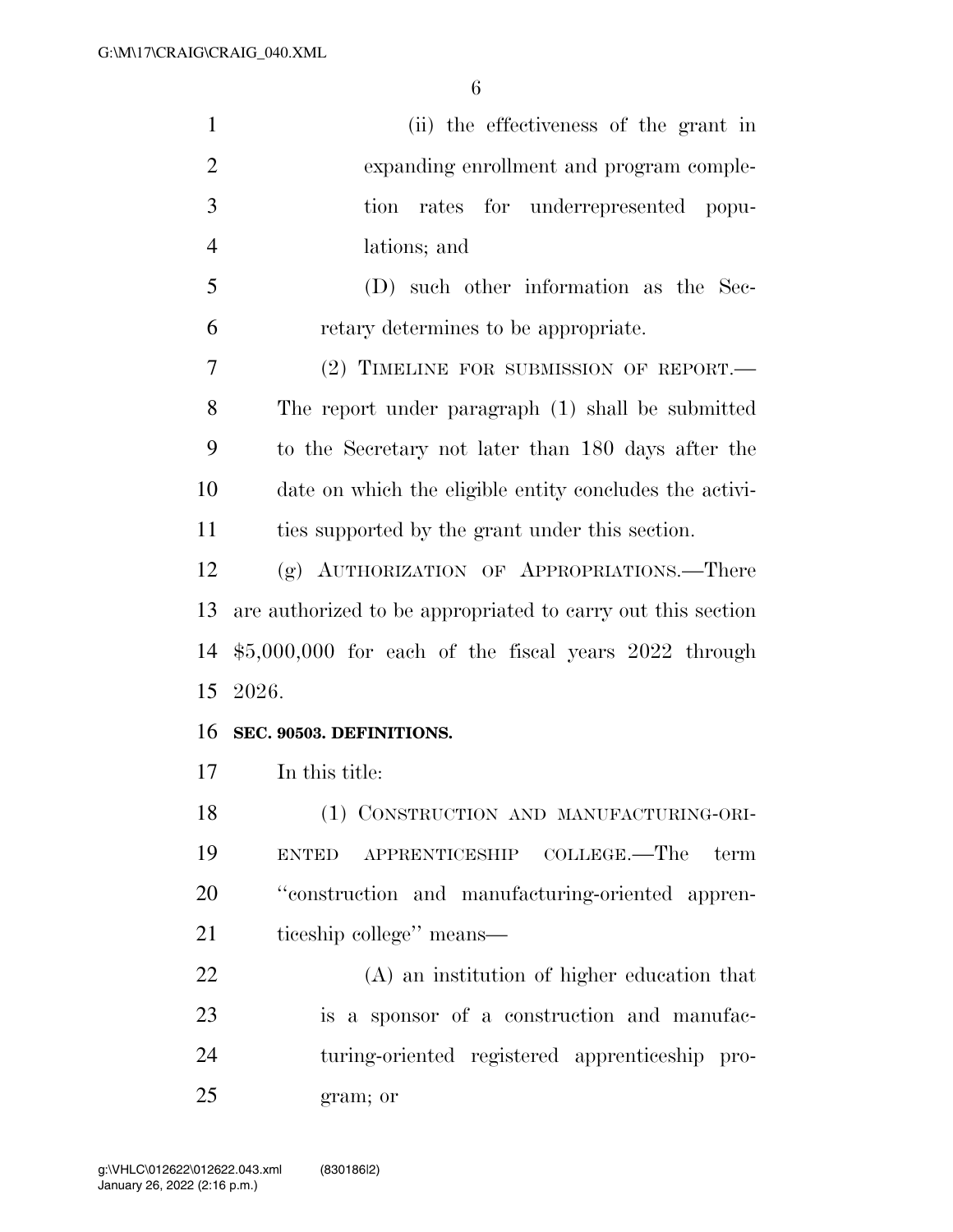| $\mathbf{1}$   | (B) a construction and manufacturing-ori-                  |
|----------------|------------------------------------------------------------|
| $\overline{2}$ | ented registered apprenticeship program.                   |
| 3              | (2) CONSTRUCTION AND MANUFACTURING-ORI-                    |
| $\overline{4}$ | ENTED REGISTERED APPRENTICESHIP PROGRAM.-                  |
| 5              | The term "construction and manufacturing-oriented          |
| 6              | registered apprenticeship program" means a reg-            |
| 7              | istered apprenticeship program that—                       |
| 8              | (A) provides coursework and training in                    |
| 9              | preparation for employment in the construction             |
| 10             | or manufactory industry (such as employment                |
| 11             | as a painter, drywall finisher, glazier, or glass-         |
| 12             | worker);                                                   |
| 13             | $(B)(i)$ leads to a recognized postsecondary               |
| 14             | credential other than a certificate of completion          |
| 15             | of an apprenticeship; or                                   |
| 16             | (ii) awards credits that can be applied to-                |
| 17             | ward a recognized postsecondary credential; and            |
| 18             | (C) is accredited by a nationally recognized               |
| 19             | accrediting agency or association recognized by            |
| 20             | the Secretary of Education pursuant to part H              |
| 21             | of title IV of the Higher Education Act of 1965            |
| 22             | $(20 \text{ U.S.C. } 1099a \text{ et seq.}).$              |
| 23             | (3) ELIGIBLE ENTITY.—The term "eligible enti-              |
| 24             | means a construction and manufacturing-ori-<br>$\rm{ty}$ " |
| 25             | ented apprenticeship college.                              |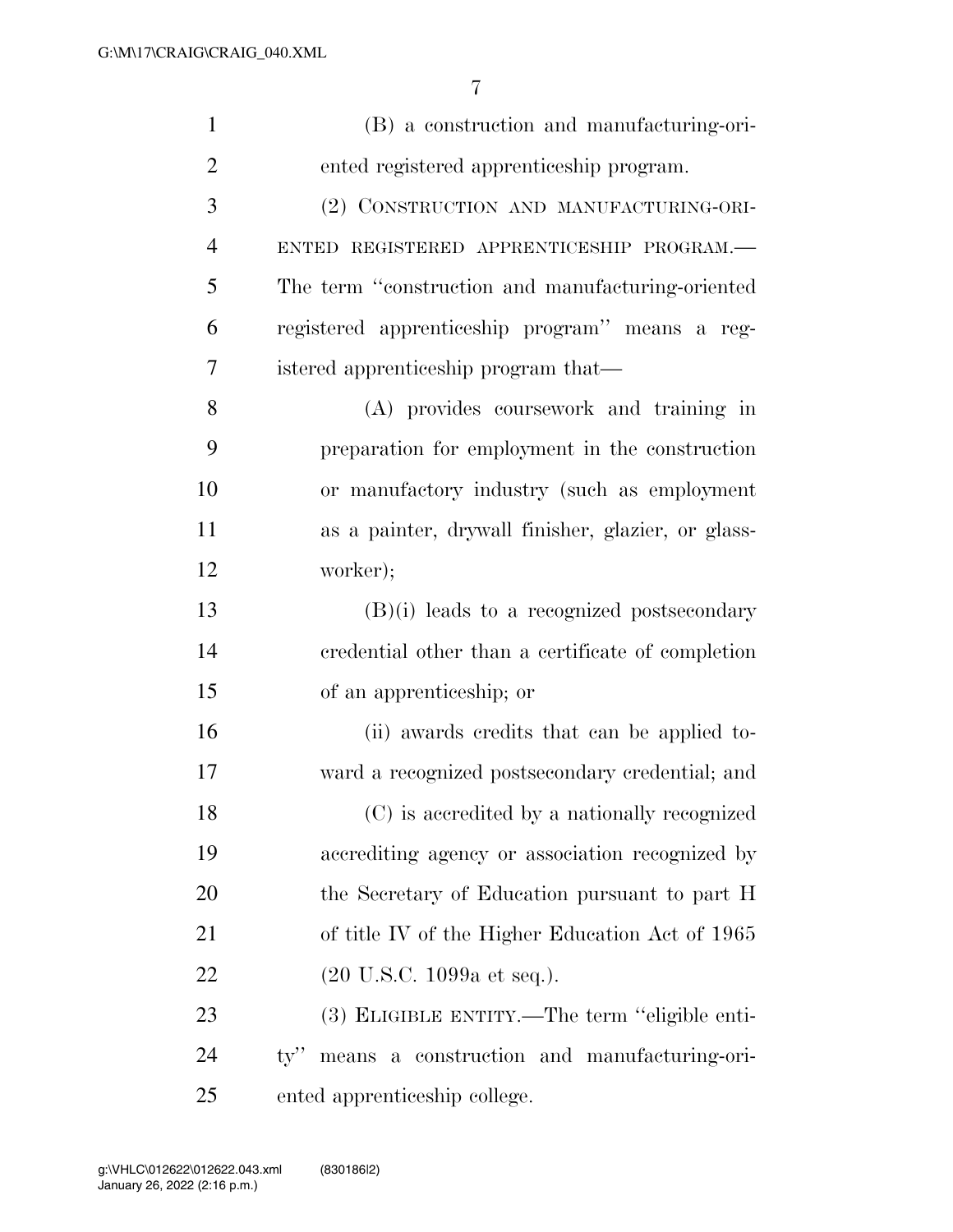(4) FIRST GENERATION COLLEGE STUDENT.— The term ''first generation college student'' has the meaning given the term in section 402A(h) of the Higher Education Act of 1965 (20 U.S.C. 1070a– 5  $11(h)$ ). (5) HIGH SCHOOL.—The term ''high school'' has the meaning given the term in section 8101 of the Elementary and Secondary Education Act of 1965 (20 U.S.C. 7801). (6) INSTITUTION OF HIGHER EDUCATION.—The term ''institution of higher education'' has the meaning given the term in section 101(a) of the Higher Education Act of 1965 (20 U.S.C. 1001(a)). (7) OUTREACH.—The term ''outreach'' means communications and relationship-building opportuni-16 ties undertaken by an eligible entity. (8) RECOGNIZED POSTSECONDARY CREDEN- TIAL.—The term ''recognized postsecondary creden- tial'' has the meaning given the term in section 3 of 20 the Workforce Innovation and Opportunity Act  $(29)$  U.S.C. 3102). (9) REGISTERED APPRENTICESHIP PROGRAM.— The term ''registered apprenticeship program'' means an apprenticeship program registered under the Act of August 16, 1937 (commonly known as